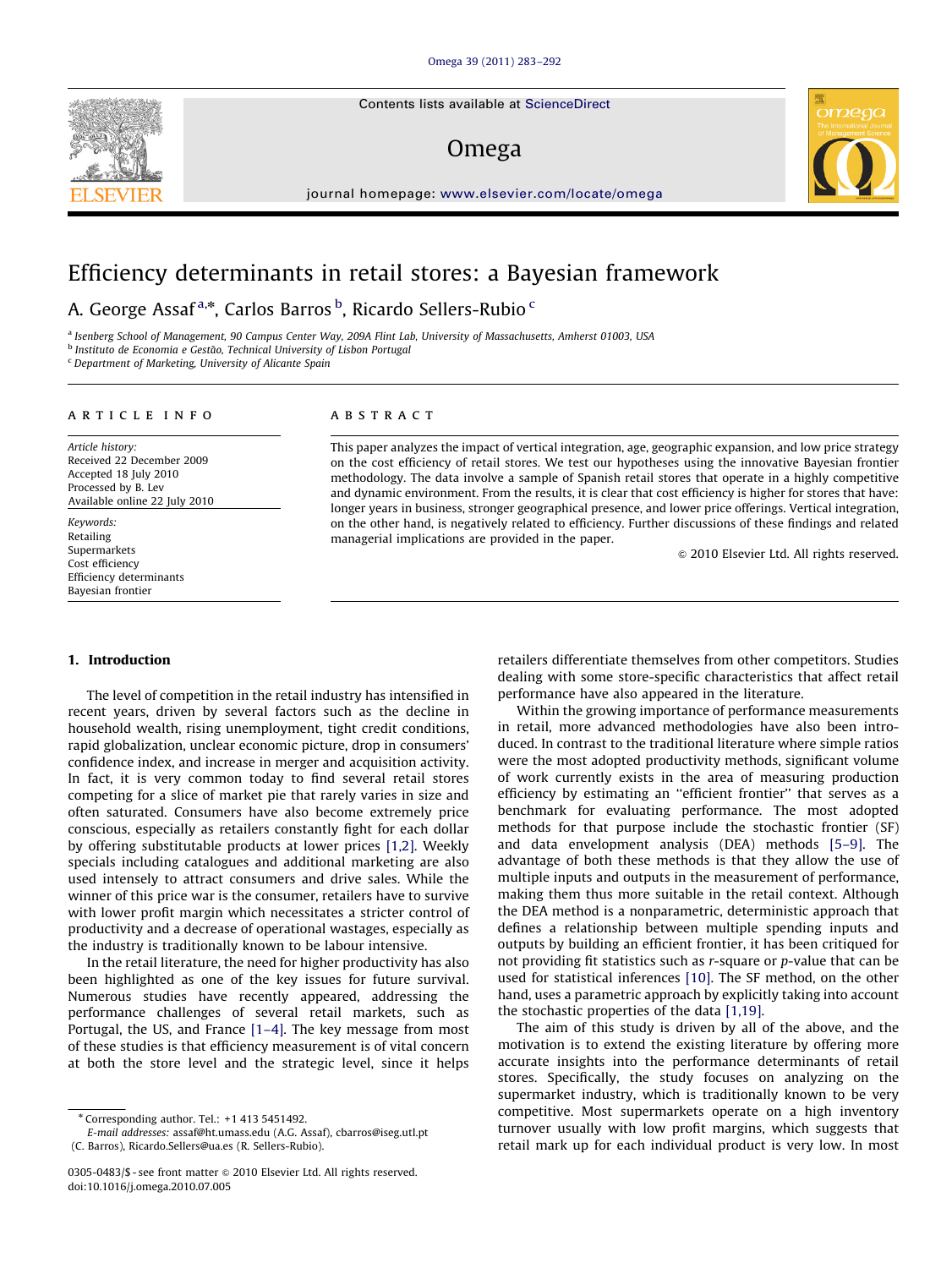countries, supermarkets compete against national, regional, local and independent supermarkets, specialty food stores, club stores, drug stores, convenience stores, discount merchandisers, and other local retailers. They compete on the basis of price, store location, product mix or types of products and brands and services. The industry's small mark up price format indicates that price is extremely significant. In other words, supermarkets rely on low mark up and high sales volumes as opposed to higher mark up and lower volume of sales. Is this context, efficiency analysis constitute a useful and interesting tool to improve the profitability of supermarket chains.

Most existing studies in the literature have generally focused on the estimation of efficiency without providing an in-depth analysis to the factors that lead to efficiency variations between retail stores. The sole focus on efficiency makes the study also limited to one sample or one geographic area of analysis. However, as this study focuses on identifying the sources of efficiency, the results can be more applicable to other retail sectors, or even to the same retail sector in other countries. The methodology used in this study also provides an innovation to the existing literature. For the first time, we use the Bayesian methodology that has several advantages over the maximum likelihood (ML) traditionally used to estimate the SF approach. For instance a key advantage of the Bayesian approach is that it allows the inclusion of ''prior'' information about parameters in inferences. With Bayesian, the results are also usually presented in terms of probability density function (pdfs), making it thus possible to make probability statements about the model parameters.

In testing our hypotheses we use a sample of Spanish retail supermarkets. There are several interesting characteristics of the Spanish retail market that allow us to test our desired hypotheses. In the next section we provide a brief overview of the Spanish retail market. This is followed by the literature review, methodology, data characteristics/hypotheses, discussions, and concluding remarks.

#### 2. Contextual setting

In recent years, the Spanish supermarket industry has been characterized by a series of changes that have affected its structure and performance [\[11\]](#page-8-0). Among them, four critical factors deserve special attention.

First, the significant growth of self-service establishments in comparison to traditional stores [\[12\]](#page-8-0). Specifically, supermarket chains have become one of the main players in grocery retailing in almost every Spanish city [\[13\]](#page-8-0) and, in recent years, have earned significant market shares from traditional stores and hypermarkets. In 2007, for instance, supermarkets covered more than of the 73% market share for food products, with the leading supermarket chain –Mercadona – having more than 1000 supermarkets. Furthermore, traditional hypermarket operators have developed the supermarket format—for example, Auchan (Alcampo in Spain) with Sabeco Supermarkets; Carrefour with Carrefour Express; similarly with distribution groups—for example El Corte Inglés with Supercor.

Second, the Spanish supermarket industry has been characterized in recent years by an increase in market concentration [\[14,15\].](#page-8-0) This increase has been the consequence of the growing size of companies, which has been used to gain stronger market power on both sides of the distribution channel. First, in terms of consumers, there could be a negative impact on prices [\[14\]](#page-8-0) and, second, the relationship between manufacturers and retailers has become more asymmetric. As an example, the market share of the five leading companies (by selling area) has grown from 42.95% in 2001 to 59% in 2007, whereas the participation of the first 10 companies has grown from 62.64% to 74% in 2007. To be precise, companies with the greatest market share in 2007 are the French company Carrefour, and the Spanish companies Mercadona and Grupo Eroski.

Third, it is important to stress the significant increase in intertype competition among different commercial formats [\[16\].](#page-8-0) Although the differences between the services provided by various intermediaries justify the coexistence of several commercial formats (e.g. convenience stores or supermarket chains) [\[17\],](#page-8-0) the relevant markets of the different commercial formulas in Spain are overlapped as consumers use different formats depending on the type of purchase. This implies strong complementariness and substitutability relationships among commercial formats. It also leads both establishment types to provide the same type of products and to be considered by consumers as competitive alternatives.

Finally, it is also important to highlight the progressive incorporation of new commercial techniques, especially new information and communication technologies (ICTs). These technologies have mainly been introduced by foreign firms operating in Spain (e.g. Carrefour) and supported by the continual proliferation of retail associations. The implantation of technological and management innovations (e.g. scanner systems, EDI, ECR, Rack Jobbing, DPP) as sources of competitive advantage towards better customer satisfaction should be particularly stressed. ICTs have changed the production and management structures of supermarkets, allowing more and more complicated real time operations, more efficient stock management as well as the development of new products and services, favouring productivity improvements [\[18\].](#page-8-0)

## 3. Literature review

There are two competing scientific methods to analyze efficiency: the stochastic frontier (SF) and the DEA. Several papers exist in the retailing literature using either of these methods or a combination of two. In [Table 1](#page-6-0), we summarize these papers presenting the models and the inputs and outputs used.

We can observe that most authors have used the DEA method and that there are only few papers using the econometric models. Sellers and Mas [\[19\]](#page-8-0) estimated a production function of Spanish retailers and compared it with the DEA models. Another European application includes Barros [\[1\]](#page-8-0) who used a DEA model to analyze the efficiency of Portuguese retail outlets. Productivity at an aggregate level has been analyzed in the USA by Ratchford [\[2\].](#page-8-0) The author used a cost function with the associated share equation and concluded that the industry registered a modest degree of growth in total productivity between 1959 and 1995. Betancourt and Malanoski [\[20\]](#page-8-0) explored the growth in specific types of services offered by a sample of US supermarkets with an econometric simultaneous model. They concluded that there are evidences of constant returns to scale in either output or turnover, but increasing returns to scale with respect to the provision of distribution services. Ofer [\[21\]](#page-8-0) also found substantial economies of scale in the Israeli retail sector and Oi [\[22\]](#page-8-0) underlined a positive association between store size and transaction size. The provision of broader and deeper assortments is the reason for larger store size and also the source of scale economies [\[23\].](#page-8-0)

This brief literature review shows that there are no published papers analyzing the efficiency of supermarket companies with the use of the Bayesian approach. Most studies have adopted the DEA method that suffers from statistical limitations. More importantly, most available studies have focused the analysis on the efficiency of retails stores without providing an in-depth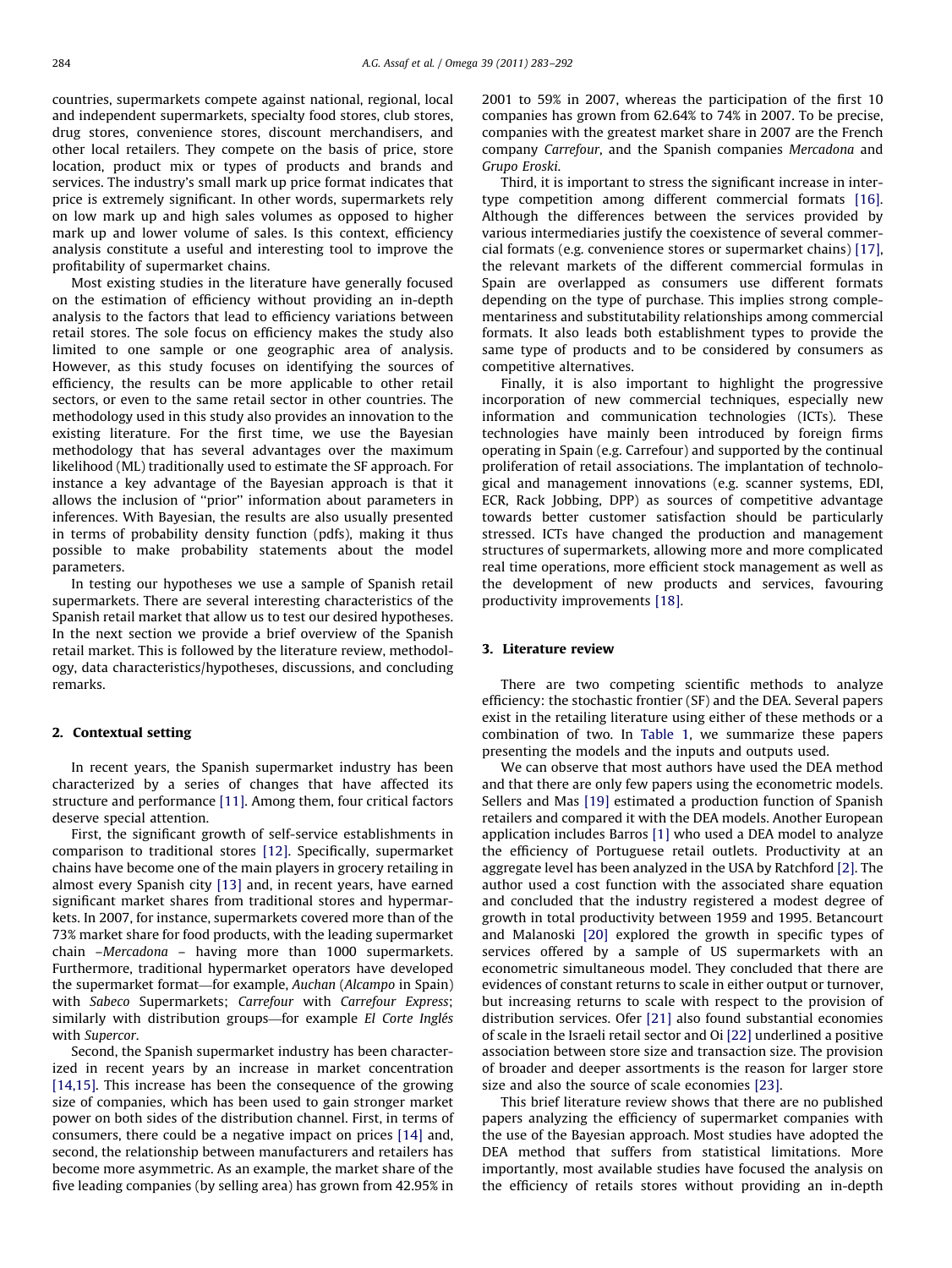analysis to the factors that lead to the efficiency variations between retail stores.

# 4. Stochastic frontier: the Bayesian framework

The stochastic frontier model used in this study can be simply expressed as

$$
C_{it} = g(\mathbf{x}_{it}, \beta) + v_{it} + z_{it}, \quad (i = 1, ..., N; t = 1, ..., T)
$$
(1)

where  $C_{it}$  is the natural logarithm of total cost for retail store *i* at time t,  $x_{it}$  a vector of exogenous variables,ga known functional form,  $\beta$  a vector of unknown parameters which define the deterministic part of the frontier technology, and  $v_{it}$  and  $z_{it}$  are two random terms, one is symmetric around zero and represents measurement noise, and the other is non-negative and capture the impact of cost inefficiency. We follow here Koop et al. [\[24\]](#page-8-0) and make the assumption that  $z_{it} = z_i(t = 1,...,T)$ . The individual cost efficiency measures are usually expressed as  $r_i = \exp(-z_i)$ , which is quantity in (0,1).

The Bayesian estimation of the model in Eq. (1) requires specifying the likelihood function and the prior distribution of the model parameters<sup>1</sup>. For specifying the likelihood function we follow here most studies in the literature we assume that  $v_{it}$  is  $N(0,\sigma^2)$ , i.e. normal with zero mean and constant variance and  $z_{it}$ follows an exponential distribution with mean (and standard deviation)  $\lambda_i$ . The mean of  $z_{it}$  can also vary with some  $(m-1)$ exogenous variables  $s_{ii}(j = 2,...,m)$  explaining possible variations between cost efficiency. We assume that

$$
\lambda_i = \prod_{j=1}^m \phi_j^{-w_{ij}} \tag{2}
$$

where  $\phi_j > 0$  are unknown parameters,  $s_{i1} = 1$  and  $m > 1$  (the distribution of  $z_i$ can differ for different i). Note that in a special case when  $m$  = 1 (then  $\lambda_i$  =  $\phi_1^{-1}$  ), this amount to assuming that the exogenous variables do not have a strong impact in explaining the sources of cost inefficiencies. The full Bayesian model for (1) can be expressed as

$$
p(\mathbf{C}, \mathbf{z}, \boldsymbol{\theta} | \mathbf{X}, \mathbf{S}) = p(\boldsymbol{\theta}) p(\mathbf{z} | \boldsymbol{\theta}, \mathbf{X}, \mathbf{S}) p(\mathbf{C} | \mathbf{z}, \boldsymbol{\theta}, \mathbf{X}, \mathbf{S})
$$
  
\n
$$
\propto p(\boldsymbol{\theta}) \prod_{i=1}^{N} \left[ f_G \left( z_i \middle| 1, \prod_{j=1}^{m} \phi_j^{s_{ij}} \right) \prod_{t=1}^{T} f_N^1(C_{it} | g(\mathbf{x}_{it}, \boldsymbol{\beta}) + z_i, \sigma^2) \right]
$$
\n(3)

where  $\mathbf{s}_i = (s_{i1},...,s_{im})$ ,  $\mathbf{\theta} = (\mathbf{\beta}^{'}, \sigma^2, \phi_1, ..., \phi_m)^{'}$  is a vector of the parameters of the model,  $p(\theta)$  denotes the prior density,  $f_N(.)a,b$ the univariate normal density with mean  $a$  and variables  $b$ , and  $f_G(.)|a,b)$  the Gamma density with mean  $a/b$  and variance  $a/b^2(a=1)$ corresponds to the exponential distribution).

The prior distribution  $p(\theta)$  can take any form, but it is common in the stochastic frontier estimation to use a non-informative prior to avoid providing subjective information about the parameters. Thus, we use here the following prior:

$$
p(\theta) = p(\sigma^2)p(\beta)p(\phi) \propto f_G\left(\sigma^{-2}|\frac{1}{2}n_0, \frac{1}{2}c_0\right)I(\beta \in B)\prod_{j=1}^m f_G\left(\phi_j|1, g_j\right)
$$
\n(4)

which indicates no prior information about the parameters, except for regularity conditions  $\beta \in B$  imposed by economic theory and represented by the indicator function  $I(.)$ . Note that  $n_0$  and  $c_0$ are non-negative hyperparameters. Following Koop et al. [\[24\]](#page-8-0) and Marzec and Osiewalski [\[25\]](#page-8-0) we also use  $g_i = 1$  for  $j > 1$  and take  $g_1 = -\ln(r^*)$ , where  $r^*$  is the prior median of the efficiency distribution, and it is exactly the median of the marginal prior distribution for individual efficiency  $r_i = \exp(-z_i)$ ; see Koop et al. [\[24\]](#page-8-0) for more details.

The posterior corresponding to these priors is intractable and must be analyzed using simulation methods. In particular, a Gibbs sampler with data augmentation can be set-up for this model (see [\[24,26\]\)](#page-8-0) involving the following posterior density for the frontier parameters and precision  $\sigma^{-2}$ For  $\beta$ 

$$
p(\boldsymbol{\beta} \Big| \mathbf{C}, \mathbf{X}, \mathbf{S}, \mathbf{Z}, \sigma^{-2}, \phi) \propto I(\boldsymbol{\beta} \in B) f_N^k(\boldsymbol{\beta} \Big| \hat{\boldsymbol{\beta}}, \sigma^2(\mathbf{X}'\mathbf{X})^{-1})
$$
(5)

where  $\hat{\beta} = (\mathbf{X}^{\prime} \mathbf{X})^{-1} \mathbf{X}^{\prime} (\mathbf{C} - \mathbf{z} \otimes \mathbf{\gamma}_{T}), \mathbf{\gamma}_{T}$  a vector of ones and  $\otimes$  the Kronecker product between **z**and  $\eta$ . For  $\phi_i$ 

$$
p(\phi_j | \mathbf{S}, \mathbf{z}, \phi_{(-j)}) = f_G \left( \phi_j | 1 + \sum_i s_{ih}, g_h + \sum_{i=1}^N s_{ih} z_i \prod_{j \neq r}^m \phi_j^{s_{ij}} \right)
$$
(6)

For z

$$
p(\mathbf{z}|\mathbf{C}, \mathbf{X}, \mathbf{S}, \boldsymbol{\theta}) \propto \prod_{i=1}^{N} f_N^1 \left( z_i | \overline{C}_i - \overline{\mathbf{x}}_i \boldsymbol{\beta} - T^{-1} \sigma^2 \prod_{j=1}^{m} \phi_j^{s_{ij}}, T^{-1} \sigma^2 \right) I(z_i \ge 0)
$$
\n(7)

and For  $\sigma^{-2}$ 

$$
p(\sigma^{-2}|\mathbf{C}, \mathbf{X}, \mathbf{S}, \mathbf{z}, \boldsymbol{\beta}, \phi) = p(\sigma^{-2}|\mathbf{C}, \mathbf{X}, \mathbf{z}, \boldsymbol{\beta})
$$
  
=  $f_c\left(\sigma^{-2} \left| \frac{n_0 + T \cdot N}{2} \cdot \frac{1}{2} \left\{ c_0 + \sum_{i,t} (C_{it} - z_i - h(\mathbf{x}_{it}, \boldsymbol{\beta})^2 \right\} \right\} \right)$  (8)

The data, model specification, and results are provided in the following sections.

### 5. Data

The sample is taken from Spanish self-service retail establishments in the general grocery retail sector, with retail selling areas of between 400 and 2500 square meters (supermarkets). The estimation of efficiency requires homogeneous units, so in order to guarantee the consistency of the companies analyzed, hypermarkets were excluded, because the assortment and services provided to consumers are quite different from supermarkets.

During the period considered there were a series of mergers and takeovers, the extinction of some supermarket chains and the appearance of new companies that did not exist in the base year. The adopted solution is to use a complete panel, eliminating companies which, as a consequence of being taken over or merging, have disappeared from the sample. Despite the loss of information that this could provoke, this option is advisable in our case as the majority of mergers/takeovers affecting the initial sample occurred in the final years of the temporal period considered, which means that the belated integration of the companies involved would create a lot of fictitious companies when estimating the efficiency frontier. The final sample is comprised of 77 supermarket chains operating continually from 2001 to 2007. Despite the apparently reduced number, these companies represent more than 75% of total supermarket sales for the period considered in Spain.

The sources used to obtain the variables employed are the ALIMARKET database (one of the most important retailing databases in the Spanish market, which collects financial and marketing data from the most important supermarkets), the

<sup>&</sup>lt;sup>1</sup> The Bayesian theorem can be expressed as  $p(\theta|y) = L(y|\beta,\sigma) \times P(\theta)$  where  $p(\theta|y)$  is the posterior probability density function,  $L(y|\beta, \sigma)$  is the likelihood function that summarizes the information contained in the data,  $p(\theta)$  is the probabilistic statement or belief about the parameters before (prior to) obtaining the data. The posterior underpins all types of Bayesian inference, including point and interval estimation, evaluation of hypotheses and prediction.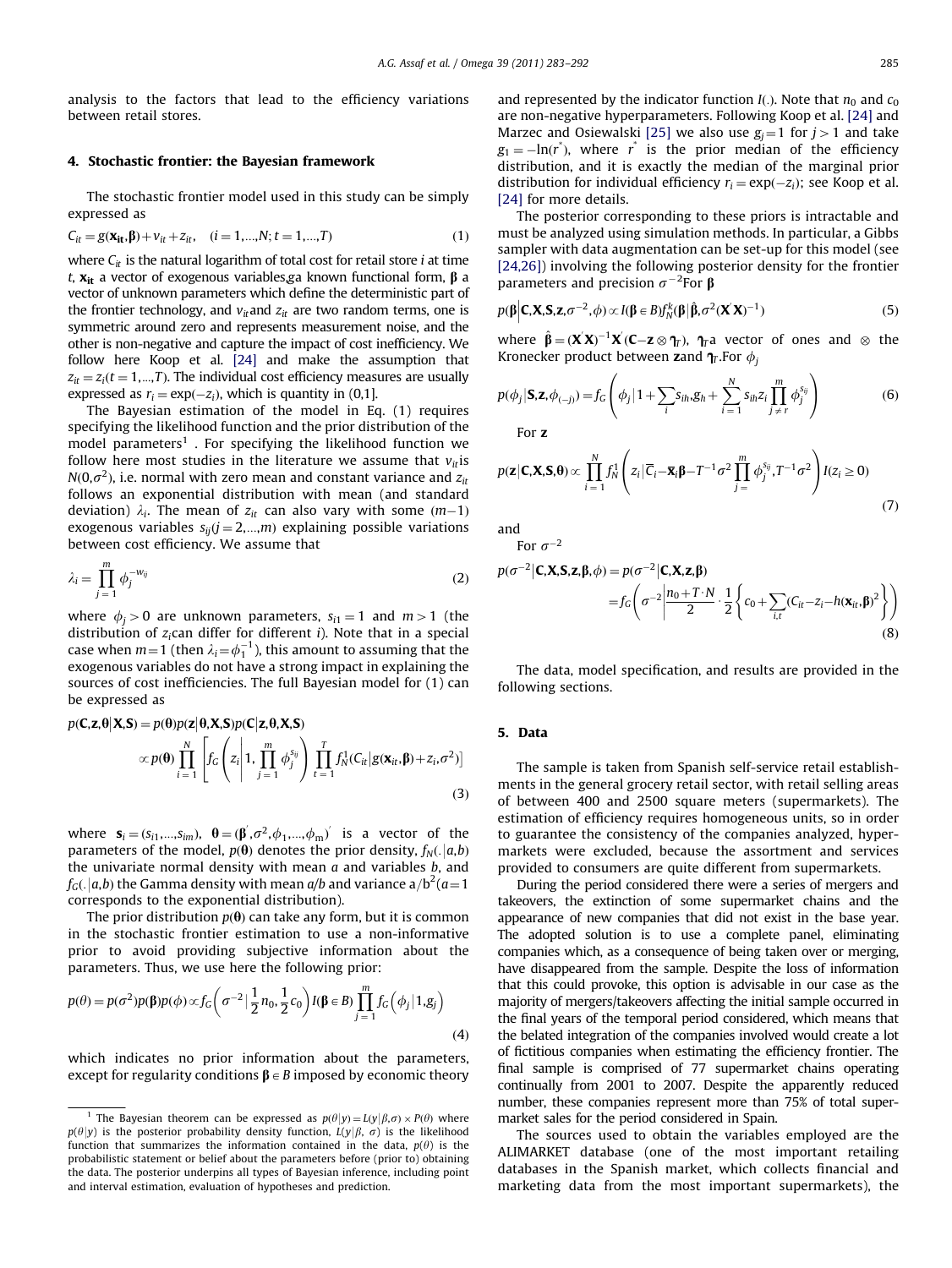Distribution Yearbook, and the SABI database, which provide accounting information on Spanish companies. As we use panel data, monetary values are deflated by the consumer price index (CPI) provided by the National Statistical Institute and is expressed in constant 2001 euros.

A considerable amount of theorizing and empirical research has been done on the correlates of retail labour productivity [\[27\].](#page-8-0) These correlates can be classified as: (i) marketing variables (store location, price levels, inventory investment, and advertising expenditures); (ii) characteristics of a retail firm (type of store and legal form of ownership); and (iii) traditional economic correlates (wages, capital to labour ratio and scale or size of firm) (e.g. [\[27–31\]; \[32,2\]\)](#page-8-0). However, empirical papers analyzing the correlates of retailing efficiency are scarce, and most existing studies are based on retail banking (e.g. [\[33\]](#page-8-0)). Sellers and Mas, [\[11\]](#page-8-0) analyze the effect of inventory investment per square meter, wage level per employee, and age of the firm on retailers efficiency, while De Jorge [\[34\]](#page-8-0) assess the effect of regulatory conditions (more or less restrictions to new openings) on retailers efficiency. Thus, this paper is one of the first steps towards identifying those factors that impact retail efficiency. Specifically, we aim to test the relationship between retail efficiency and the following covariates: vertical integration strategy, age of the firm, national vs. local strategy, and price strategy. More justification about the selection of each of these covariates is provided in the following sub-sections.

#### 5.1. Vertical integration and efficiency

Vertical integration has been a topic of interest to economists over several decades [\[35\].](#page-8-0) Vertical integration provides common ownership over successive levels of the supply chain and facilitates internal exchange instead of market or contractual exchange [\[36\]](#page-8-0). Vertical integration of the production stages in retailing emerges whenever there are economic efficiency advantages over specialized non-vertically linked production, reducing transaction costs by mitigating contractual inefficiencies between non-integrated suppliers and customers. In a simple situation where there are a manufacturer, a wholesaler and a retailer, the wholesaler has a marginal cost (the price set by the manufacturer), and to make profits has to sell above its marginal cost. The retailer has a marginal cost as well, which is usually the price that the wholesaler sets. The retailer will then set a price to the consumer above this price. When there is vertical integration, the new retailer (the result of the integration between the wholesaler and the retailer) now provides the product directly to the consumer and the only mark up is to the consumer. The profit maximizing price to the consumer is lower than before, increasing the efficiency of the whole system.

From the point of view of the supply chain management, some authors analyze the effect of vertical integration on the efficiency of the firms involved. For example, Golany et al. [\[37\]](#page-8-0) developed an efficiency measurement framework for systems composed of two subsystems arranged in series that simultaneously computes the efficiency of the aggregate system (vertical integration) and each subsystem. Their findings suggest that managers of each subsystem will not agree to ''vertical integration'' initiatives unless each subsystem will be more efficient than what each can achieve by separately applying conventional efficiency analysis.

In this sense, Axelsson et al., [\[38\]](#page-8-0) argue that insourcing decisions – i.e. assuming processes presently performed by outside suppliers – are results of a continuous process where the firm evaluates factors that affect vertical integration to make the most efficient operations. McLaren [\[39\]](#page-9-0) points that the efficiency gains associated with vertical integration take the form of lower fixed costs for downstream firms. Following this argument, Avenel [\[40\]](#page-9-0) shows how the profitability of vertical integration is related to the ability of integrated firms to coordinate on the adoption of specific technologies associated with a lower marginal cost.

Consequently, the following hypothesis is proposed:

H<sub>1</sub>: Vertical integrated retailers are more cost efficient than non vertical integrated retailers.

#### 5.2. Price strategy and efficiency

In the field of industrial organization two alternative theories have been put forward to explain the relationship between market structure (market concentration and market share) and performance. On the one hand, the traditional hypothesis of market power [\[41\]](#page-9-0) proposes that high market concentration and/or market share is associated with less favorable prices for consumers, which will in turn generate higher profits for producers. Companies operating in concentrated markets can adopt collusive behavior, charging higher prices for their products. In fact, in a concentrated market, firms have incentives to cooperate as opposed to competing because if they are able to coordinate their actions and there are no potential entrants into the market, they can behave monopolistically and maximize the joint profits of the industry.

On the other hand, the efficient structure hypothesis [\[42,43\]](#page-9-0) proposes that concentration and/or market share are positively correlated with a firm's efficiency, so that the most efficient companies grow more and obtain dominant market shares. Under this hypothesis, high concentration and market share are associated with more favorable prices for consumers if some of the savings made through the efficiency are passed on to the consumers (possibly as a part of the process of reaching dominant market shares). A greater efficiency of companies operating in more concentrated markets and possessing higher market shares would also produce higher profits. In summary, this hypothesis holds that efficiency explains profitability and concentration (and/or market share). In other words, the positive association between profitability and concentration is due to the greater efficiency of large companies and not to the exercise of monopolistic power in the industry.

One of the characteristics of the Spanish supermarket industry is the presence of a small group of large companies with high market shares, along with an atomized market structure with a large number of agents, which creates a situation between the conditions established in the models of perfect competition and monopoly. Sellers and Mas [\[44\]](#page-9-0) showed that the competitive situation characterizing the supermarket sub-sector in Spain is that of a modified efficient structure. Under this hypothesis it is supported that more efficient firms can charge lower prices than competitors, enabling them to capture larger market shares and economic rents.

Maintaining this strategy requires a continuous search for cost reductions emphasizing efficiency gains. In fact, under the cost leadership competitive strategy proposed by Porter [\[45,46\],](#page-9-0) a firm's relative position within its industry determines whether its profitability is above or below the industry average. Under this strategy, a firm sets out to become the low cost producer in its industry. The sources of cost advantage are varied and depend on the structure of the industry. They may include the pursuit of economies of scale, proprietary technology, preferential access to raw materials, and other factors. A low cost producer must find and exploit as many sources of cost advantage as possible (reducing unit manufacturing costs through higher unit volume, efficient scale facilities, and experience curve, exercising strict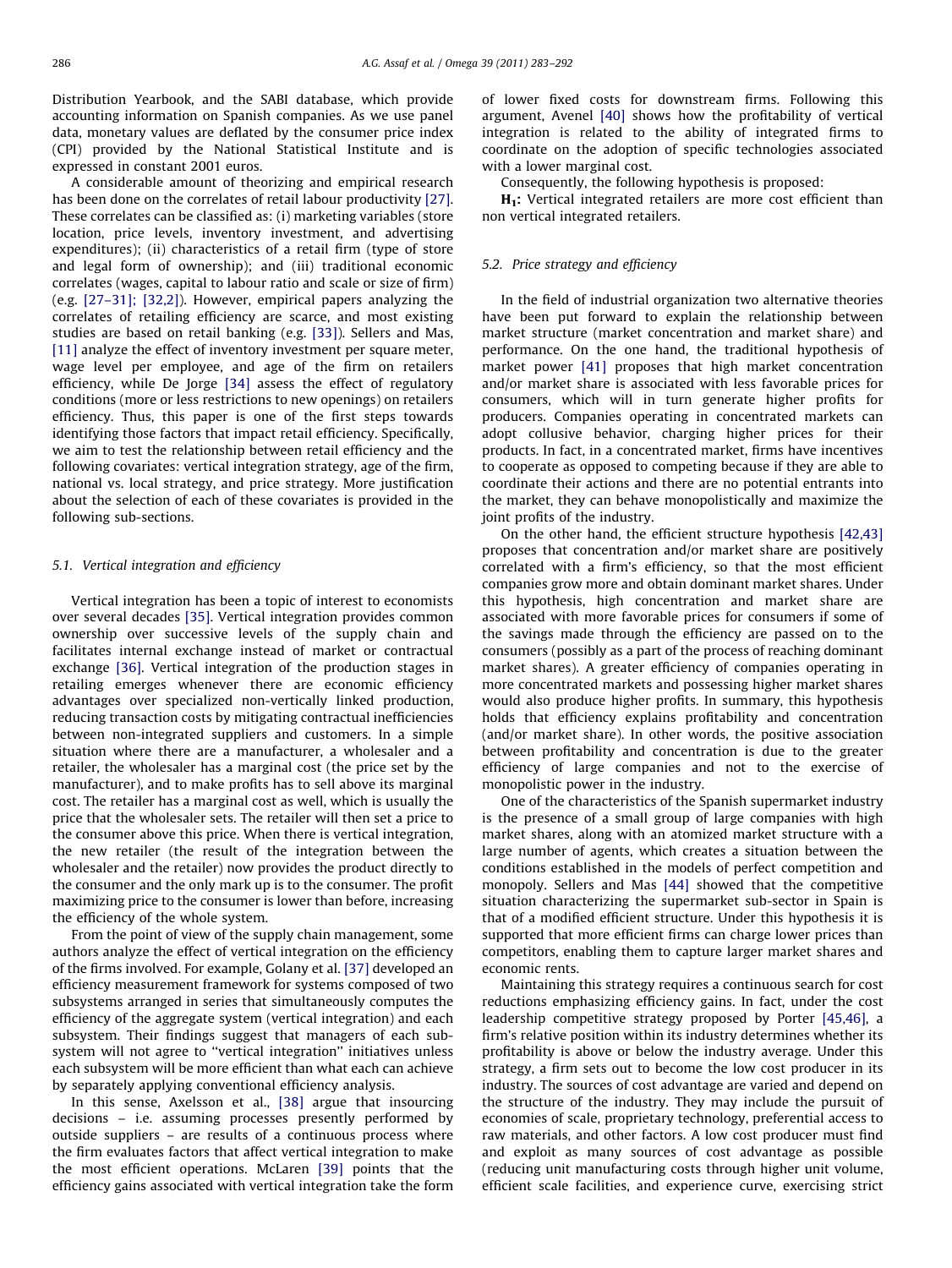cost control over engineered costs, and minimizing discretionary costs such as R&D, service, sales force, advertising or quality control). If a firm can achieve and sustain overall cost leadership, then it will be an above average performer in its industry, provided it can command prices at or near the industry average. At the end, cost efficiency enables the retailer to sell its products to many customers at the lowest competitive price and such low prices will provide competitive advantage and lead to an increase in market share [\[47,48\].](#page-9-0)

Consequently, we propose the following hypothesis:

H<sub>2</sub>: Low price retailers are more cost efficient than non-low price retailers.

#### 5.3. Age of the firm

The effect of experience on a firm's productivity is a question seldom addressed in the literature. In principle, a positive relationship between the seniority of a company and its sales and profits might be expected. Thomas et al. [\[49\]](#page-9-0) has described the age of firm as one of the key components of a firm's experience and learning curve. In fact, as a store becomes established within the business community, awareness and reputation are expected to become more widespread along with positive word-of-mouth [\[49\]](#page-9-0).

In the particular case of efficiency, and generally speaking, greater seniority affords the company greater know-how, which can lead to a greater capacity for developing its activities in a more efficient way [\[49\].](#page-9-0) In the case of firm experience – typically measured by firm age – Berger and Mester [\[33\]](#page-8-0) consider that a firm's age might be related to cost efficiency since firm production might involve ''learning by doing''. Consequently, the following hypothesis is put forward:

H<sub>3</sub>: The age of a supermarket chain has a positive effect on its cost efficiency.

#### 5.4. Geographic expansion

After the Spanish Retail Trade Act in 1996 some supermarket chains, and not only the largest, proceeded to increase the number of outlets outside what until then had been their traditional geographic scope of operation. Two competing theories arise to explain this relationship between geographic expansion and efficiency, although the results are not clear.

On the one hand, previous studies support the hypothesis that positive link exists between efficiency and distance (derived from geographic expansion). Geographic expansion may allow efficiently managed institutions to ''export'' their superior managerial skills, policies and procedures to their affiliates, take advantage of network economies, allowing scale or scope economies that reduce costs [\[50\].](#page-9-0) In this line, Petersen and Rajan [\[51\]](#page-9-0) found a positive relationship between distance and labour productivity, mainly due to the increasing role of technology. When an industry is relatively information intensive, it could take meaningful advantage of the benefits of information processing and telecommunications, enabling firms to screen and monitor their business at greater distances [\[52\]](#page-9-0).

On the other hand, if ''agency costs of distance'' exist, then additional expenses or lost revenues arise as managers have more difficulty monitoring and controlling local business from a greater distance [\[53\]](#page-9-0). If expansion takes place over geographically distant markets (i.e. other provinces) it could lead to a decrease in the performance of firms seeking presence in other markets (which are further away than the natural market), because of the existence of agency costs related to distance and lack of control. Should these effects exist, there would be evidence in favour of a negative link between distance and productivity growth. However, technology can offset these negative effects, mitigating the negative effect of distance (expansion in other markets) on productivity growth [\[52\]](#page-9-0). Actually, Sellers and Mas [\[18\]](#page-8-0) suggest that technological progress in the Spanish retail industry may have led to productivity improvements, and these findings would be consistent with the hypothesis of improved control over distant outlets and reduced agency costs of distance.

Further, expansion in the natural market (a "defensive strategy'' consisting in growing only in one province) which by definition is physically closer to headquarters than ''other markets'' could also be beneficial in terms of efficiency gains for the firm as firms in their natural market enjoy lower transportation and monitoring costs. However, the positive link between expansion in natural markets and efficiency gains could effectively emerge if firms were able to reduce some inherent costs associated with the industry as well as establishing long-term relationships with clients.

Thus, derived from these arguments we propose the following hypothesis:

H4: Firms operating in various provinces are more cost efficient than retailers operating only in their natural market.

#### 6. Results

We estimate the Bayesian frontier model<sup>2</sup> in this study using data on 74 retail stores over  $T=7$  years. The functional form of the model is a restricted translog and can be expressed as follows<sup>3</sup>:

$$
ln(C_{it}/PK_{2it})
$$
\n
$$
= \beta_0 + \beta_1 ln(PL_{it}/PK_{2it}) + \beta_2 ln(PK_{1it}/PK_{2it}) + \beta_3 ln(AV_{it})
$$
\n
$$
+ \beta_4 ln(PL_{it}/PK_{2it}) ln(PL_{it}/PK_{2it}) + \beta_5 ln(PK_{1it}/PK_{2it}) ln(PK_{1it}/PK_{2it})
$$
\n
$$
+ \beta_6 ln(PL_{it}/PK_{2it}) ln(PK_{1it}/PK_{2it}) + \beta_7 ln(AV_{it}) ln(AV_{it})
$$
\n
$$
+ \beta_8 ln(AV_{it}) ln(PL_{it}/PK_{2it}) + \beta_9 ln(AV_{it}) ln(PK_{1it}/PK_{2it})
$$
\n
$$
+ \beta_1 o t + v_{it} + z_{it}
$$
\n(9)

where  $C_{it}$  is the total cost,  $PL_{it}$  the price of labour calculated as a ratio of labour expenses to number of employees,  $PK_{1it}$  the price of capital premised calculated by dividing the total depreciation by total assets,  $PK<sub>2it</sub>$  the price of return on capital calculated by dividing profits between capital (equity plus debt),  $AV_{it}$  the total added value and represents the output in our model, and  $t$  the time trend to capture any missing dynamic. Note that as described before, we allow the inefficiency term $z_{it}$  to vary with four exogenous variables<sup>4</sup> and these include  $s_{i2}$  is a dummy variable that takes the value of 1 for retail store that follow a vertical integration strategy (retailers that handle directly with the manufacturers) and zero otherwise (retailers that use wholesalers to handle with manufacturers),  $s_{i3}$  a dummy variable that takes the value of one for old and well established stores, and zero otherwise,  $s_{i4}$  a dummy variable that takes the value of one for stores that have presence in multiple provinces and zero otherwise (outlets in one province), and  $s_{i5}$  a dummy variable

<sup>&</sup>lt;sup>2</sup> The Winbugs software was used to obtain the Bayesian results.

<sup>&</sup>lt;sup>3</sup> Note that other popular forms such as the Cobb-Douglas and full translog were also tested using the deviance information criterion (DIC) but did not prove to be a better fit than the above model. Models will the lowest DIC are usually the best fitting models.

<sup>&</sup>lt;sup>4</sup> The approach explained in Section 4, and which is associated with Koop et al. [\[24\]](#page-8-0) allows only for dummy determinants of inefficiency. This is not a general approach to efficiency analysis, since it also rests on the restrictive assumption of an exponential distribution for inefficiencies. It does allow for convenient posterior conditional distributions but in other respects it is not to be adopted seriously. Regarding recent advances in efficiency analysis please see the following references: [\[54–57\].](#page-9-0)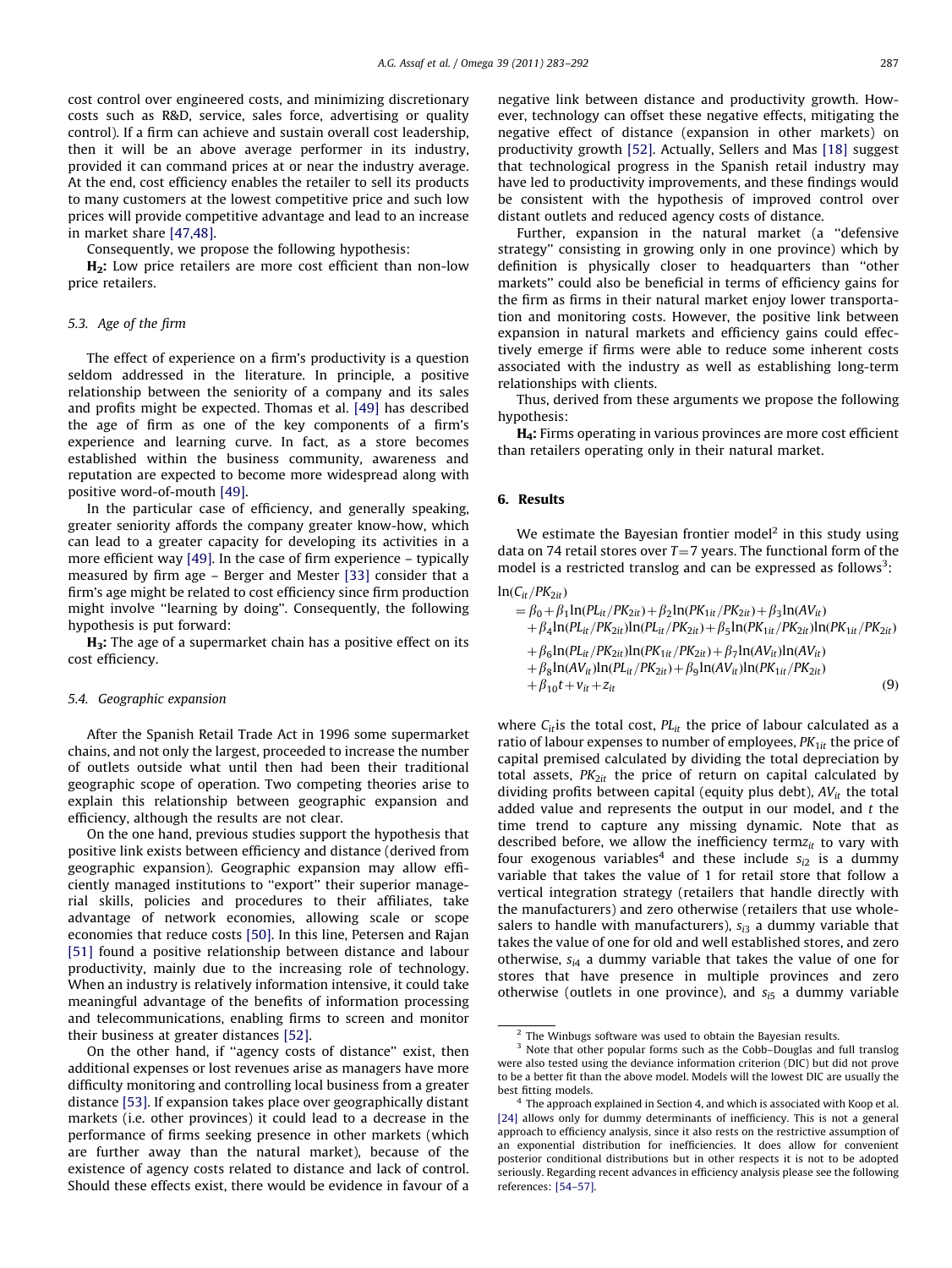that take the value of one for low price stores (discounters and every day low price–EDLP- strategy) and zero otherwise.

The posterior results for the above model were obtained using 50,000 iterations, after discarding 10,000 initial draws. The posterior means and standard deviations of the parameters are expressed in [Table 2](#page-7-0). We first confirmed that the parameters of the input prices and output are of the correct sign with total cost increasing with each of these variables [\[58\].](#page-9-0) In Figs. 1 and 2 we also present the correlation matrices and the Brook, Gelman, Rubin (BGR) statistic for some of the model parameters<sup>5</sup>. A high correlation usually leads to inconsistent parameter estimates. It is clear from [Fig. 1,](#page-7-0) that there is no correlation pattern between the reported model parameters. We also confirmed that this is the case between the other parameters in the model. In terms of the BGR, this statistic assesses the variability within parallel chains as compared to variability between parallel chains. The model is judged to have converged if the ratio of between to within variability is close to 1. The green line in each plot represents the between variability, the blue line represents the within variability, and the red line represents the ratio. Evidence for convergence comes from the red line being close to 1 on the y-axis and from the blue and green lines being stable (horizontal) across the width of the plot. As it is clear from [Fig. 1,](#page-7-0) all reported parameters have BGR close to 1, confirming therefore the convergence of the model.

In [Table 3](#page-7-0) we provide the results for the parameters  $\gamma_i = \ln(\phi_i)$ which reflect the impact of our dummy variables on the efficiency of retail stores<sup>6</sup>. The results suggest that all variables expect the one associated with ''vertical integration'' have a positive impact on the efficiency of retails stores. The results thus do not support hypothesis 1. One possible interpretation is that the integration advantages are compensated for the possible negative effects an integrated firm will have from maximizing an integrated objective function. In fact, Mansson [\[59\]](#page-9-0) findings connect vertical integration and efficiency points in two directions: both in favour for non-integrated firms and in favour for fully integrated firms. Since the seminal work of Coase [\[60\]](#page-9-0), the literature has developed several theories that explain what determines the vertical boundaries of a firm. The efficiency rationale, as studied under the transaction cost economics and property rights theories, suggests that vertical integration reduces transaction costs by mitigating contractual inefficiencies between non-integrated suppliers and customers and provides incentives to make relationship-specific investments. However, in addition to this efficiency argument, the foreclosure argument suggests that a vertical integration with a supplier (customer) enhances the market power of the integrated, and this could lead to lower efficiency rates. Another possible explanation is given from Grossman and Hart [\[61\]](#page-9-0), who focus on the efficiency related to different levels of vertical integration. The study implicates that different levels of integration result in different objective functions, and thereby it is also possible to derive different results concerning efficiency.

The results obtained also imply that firms with a lower price strategy are more efficient than firms that do not follow this strategy, supporting hypothesis 2. This result was expected as retailers selling their products at the lowest competitive price need higher cost efficiency to make up for the loss of revenues. Lowering the price also allow retailer to gain competitive advantage and increase market share [\[47,48\]](#page-9-0). Subsequently, this allows them to maintain the low cost base and gain cost efficiency, which is the primary determinant of the cost leadership strategy. The results also support hypothesis 3. This indicates a positive effect of experienced supermarkets on efficiency, as it involves ''learning by doing'' in firm production and greater know-how, which may lead to greater capacity for carrying out activities in a more efficient way [\[49\]](#page-9-0).

Finally, the results also allow us to support hypothesis 4, as supermarket chains with outlets in different provinces (geographic expansion) are more cost efficient than supermarket chains with stores only in their natural market (one province). This finding could be of particular importance in the Spanish retail sector, which has recently witnessed rapid geographic expansion. Many Spanish regions however still enforce limitations on the number of licences that can be offered to commercial establishments. This creates in many cases space monopolies, and increases the market power of the already established supermarkets. The results obtained in this paper support the idea that supermarket chains that followed an expansion strategy are more cost efficient. This could be related to the fact that when a supermarket expands its activity to another province, it has more incentives to increase cost efficiency in order to compete in this new market, or gain additional market share. Similar findings were also reported by De Jorge [\[34\]](#page-8-0) who showed that retailers operative in areas with low restrictions to a new opening (what implies more competition between incumbent and new supermarkets) are more efficient than those located in areas of greater regulation.

Further confirmations on the impact of the above variables on cost efficiency are illustrated in [Table 4](#page-8-0) where we provide the mean efficiency scores according to the various groups involved. As it is clear, supermarkets with low price, multiple stores, and older age are the most efficient. Supermarkets with no vertical integration, on the other hand, have a higher average efficiency score (65.84%) than vertically integrated supermarkets (60.83%). The individual efficiency results of each retail store in the sample can also be obtained from the authors upon request.

# 7. Discussion and conclusions

Growing competitiveness among retail companies and the globalization of markets have given rise to an economic environment in which it is becoming increasingly difficult for companies to survive. In today's extremely competitive environment, consumers are more demanding than ever as they constantly seek immediate access to products at lower prices. In this context, the analysis of efficiency has become an important issue in the retail sector [\[62\].](#page-9-0) Efficiency favors intermediary management, playing an important role in the control and management of retail firms. Efficiency analysis also provides vital information for a number of tactical, strategic, and policy related decisions in the retail industry [\[63\].](#page-9-0) At a tactical level, for a multi-unit firm, a manager's control and expansion strategies begin with an assessment of the relative store efficiency level. Strategically, retail efficiency can be used to differentiate firms and provides the foundation to develop strategies for growth and diversification.

This paper extended the existing literature by offering more accurate insights into the performance determinants of retail stores. The model used in this study also presents a new contribution to the retail literature. The results obtained imply that stores with lower price strategy, longer existence in the market, and multiple geographical presences are more efficient

<sup>5</sup> For space limitation, we only report here the correlations matrix and BGR plots for some parameters of the model. Details about the other parameters can be obtained from the authors upon request.

<sup>6</sup> While the results are not reported here, we also conducted here a DEA double bootstrap approach to estimate the impact of the dummy variables on the efficiency results. It was clear that the results are in line with our Bayesian approach reported in [Table 3](#page-7-0). For detail about the DEA double bootstrap approach refer to Simar and Wilson [\[81\].](#page-9-0)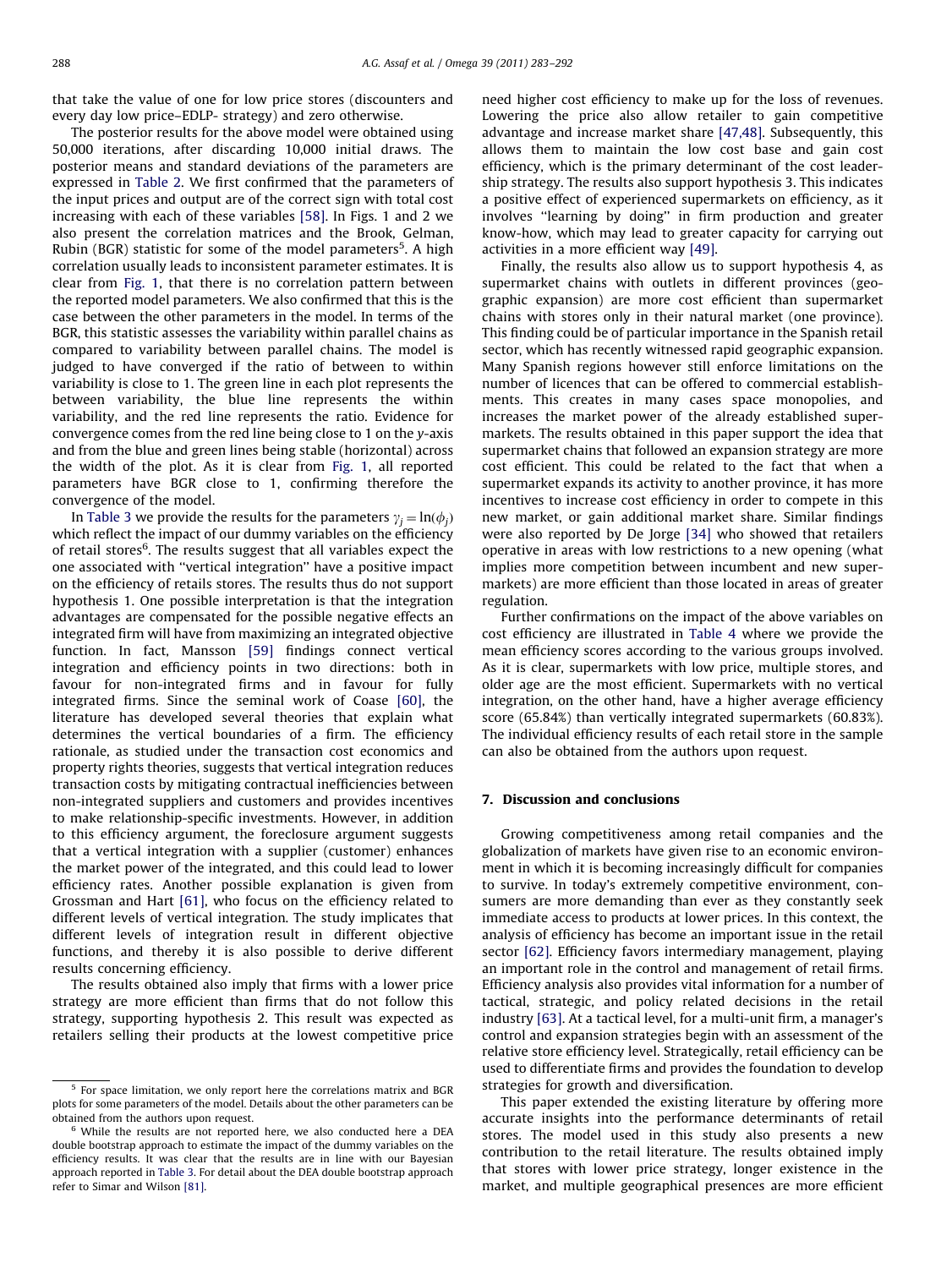#### <span id="page-6-0"></span>Table 1

Research into retail efficiency.

| Papers                | Method                                                          | Units                                                                                | Inputs                                                                                                                                                                                                                                                                                                                                                                                                                                                                                                                                                                                                                                                                                                                                                                                                                                                                                                                                                                                                                                              | Outputs                                                                                                                                                                                                                                                                                                                                                                                           |
|-----------------------|-----------------------------------------------------------------|--------------------------------------------------------------------------------------|-----------------------------------------------------------------------------------------------------------------------------------------------------------------------------------------------------------------------------------------------------------------------------------------------------------------------------------------------------------------------------------------------------------------------------------------------------------------------------------------------------------------------------------------------------------------------------------------------------------------------------------------------------------------------------------------------------------------------------------------------------------------------------------------------------------------------------------------------------------------------------------------------------------------------------------------------------------------------------------------------------------------------------------------------------|---------------------------------------------------------------------------------------------------------------------------------------------------------------------------------------------------------------------------------------------------------------------------------------------------------------------------------------------------------------------------------------------------|
| Athanassopoulos [76]  | <b>DEA</b>                                                      | Restaurants                                                                          | Adjustable inputs: (1) the bar area ( $ft2$ ) and (2) the number of covers.<br>Uncontrollable inputs: $(1)$ market size (potential customers), $(2)$ the number of<br>restaurants in a 1-mile radius, and (3) the number of restaurants in a 3-mile radius                                                                                                                                                                                                                                                                                                                                                                                                                                                                                                                                                                                                                                                                                                                                                                                          | $(1)$ Food sales (in value) and $(2)$ sales of<br>beverages (in value)                                                                                                                                                                                                                                                                                                                            |
| Athanassopoulos [76]  | DEA                                                             | UK grocery retailers                                                                 | $(1)$ Number of outlets, $(2)$ fixed assets, $(3)$ capital employed, and $(4)$ number of $(1)$ Sales<br>employees                                                                                                                                                                                                                                                                                                                                                                                                                                                                                                                                                                                                                                                                                                                                                                                                                                                                                                                                   |                                                                                                                                                                                                                                                                                                                                                                                                   |
| Thomas et al. [49]    | DEA                                                             | 500 domestic retail outlets of a<br>leading specialist retailer in the<br><b>USA</b> | 16 inputs: (1) average number of full-time employees per square foot of selling<br>space times $10,000$ ; $(2)$ the ratio of the average number of full-time to part-time<br>employees; $(3)$ the total annual salaries and wages divided by payroll hours; $(4)$<br>the average hourly employee tenure in years; (5) the average length of store<br>managers' tenure in years; (6) the age of the store in years; (7) the base rent plus<br>other occupancy expenses, divided by the total square footage of the selling space;<br>(8) dollars of annual operating expenses per store; (9) population per store in the<br>market; $(10)$ the average annual household income in a 2-mile radius; $(11)$ the<br>number of households in a 2-mile radius; (12) the distance in miles to the nearest<br>alternative store; $(13)$ the total average inventory at cost, in dollars; $(14)$ the<br>average dollar size of transactions; (15) the percentage of annual turnover; and,<br>lastly, (16) the dollar shrinkage divided by inventory dollars. | $(1)$ Sales and $(2)$ profits                                                                                                                                                                                                                                                                                                                                                                     |
| Donthu and Yoo [10]   | DEA                                                             | 24 outlets of a fast-food<br>restaurant chain                                        | (1) Store size, (2) manager tenure, (3) store location (inside a shopping mall versus (1) Sales (value) and (2) customer satisfaction<br>free-standing), and (4) promotion/give-away expenses.                                                                                                                                                                                                                                                                                                                                                                                                                                                                                                                                                                                                                                                                                                                                                                                                                                                      | (a 5-point scale).                                                                                                                                                                                                                                                                                                                                                                                |
| Barros and Alves [77] | DEA-CCR and BCC model                                           | 47 outlets of a Portuguese<br>hypermarket retail company:<br>1999-2000               | $(1)$ Full-time employees, $(2)$ part-time employees, $(3)$ cost of labour, $(4)$<br>absenteeism, $(5)$ area of outlets, $(6)$ number of points of sale, $(7)$ age of outlet, $(8)$<br>inventory, and (9) other costs                                                                                                                                                                                                                                                                                                                                                                                                                                                                                                                                                                                                                                                                                                                                                                                                                               | (1) Sales and (2) operating results                                                                                                                                                                                                                                                                                                                                                               |
| Keh and Chu (2003)    | DEA BCC model                                                   | 13 US stores 1988-1997                                                               | Labour [(1) floor staff and (2) management wages and benefits for the number of (1) Accessibility (number of customers served<br>hours worked)] and capital [(3) occupancy, utilities, (4) maintenance and general<br>expenditure for the area of the stores)]                                                                                                                                                                                                                                                                                                                                                                                                                                                                                                                                                                                                                                                                                                                                                                                      | divided by the population), (2) assortment<br>(proxied by the number of stock-keeping<br>units), (3) assurance of product delivery<br>(transportation and security expenses, as well<br>as card fees and bad cheque losses), $(4)$<br>availability of information (number of weekly<br>advertising fliers distributed to consumers),<br>and (5) ambience (number of store-specific<br>promotions) |
| Barros and Alves [78] | DEA-Malmquist index                                             | 47 outlets of a Portuguese<br>hypermarket retail company:<br>1999-2000               | $(1)$ the number of equivalent full-time employees, $(2)$ costs of labour, $(3)$ number $(1)$ Sales and $(2)$ operating results<br>of check-out points, (4) stock and, (5) other costs                                                                                                                                                                                                                                                                                                                                                                                                                                                                                                                                                                                                                                                                                                                                                                                                                                                              |                                                                                                                                                                                                                                                                                                                                                                                                   |
| Barros [1]            | Stochastic Cobb Douglas<br>model                                | 47 outlets of a Portuguese<br>hypermarket retail company:<br>1999-2000               | (1) Logarithm of operational cost, (2) logarithm price of labour, and (3) logarithm (1) Logarithm of sales, (2) logarithm of<br>of price of capital.                                                                                                                                                                                                                                                                                                                                                                                                                                                                                                                                                                                                                                                                                                                                                                                                                                                                                                | earnings, (3) logarithm of population living<br>within 5 min of the outlet, $(4)$ logarithm of the<br>area of competitors outlet within 10 min of<br>the outlet, (5) logarithm of part-time workers<br>in the total; (6) logarithm of average days of<br>staff absenteeism, and (7) logarithm of the<br>purchasing power in the area.                                                             |
| Barros [79]           | model in the first stage.<br>Tobit model in the second<br>stage | Two stage procedure. DEA 22 Portuguese grocery retailers.<br>1998-2003               | $(1)$ labour and $(2)$ capital. Tobit model variables: $(i)$ Herfindhal index, $(ii)$ number of $(1)$ Sales, $(2)$ operational results, and $(3)$ value<br>outlets, (iii) ownership, (iv) regulation, and (v) location.                                                                                                                                                                                                                                                                                                                                                                                                                                                                                                                                                                                                                                                                                                                                                                                                                             | added.                                                                                                                                                                                                                                                                                                                                                                                            |
| Sellers and Mas [19]  | Stochastic production<br>function and DEA models                | 491 Spanish retailers, 2004                                                          | $(1)$ Assets; $(2)$ Capital employed; $(3)$ investment; $(4)$ employees; and $(5)$ selling<br>area.                                                                                                                                                                                                                                                                                                                                                                                                                                                                                                                                                                                                                                                                                                                                                                                                                                                                                                                                                 | $(1)$ EBIT and $(2)$ net income                                                                                                                                                                                                                                                                                                                                                                   |
| Botti et al. $[80]$   | <b>DEA</b>                                                      | 16 Hotels                                                                            | 1) Costs; (2) territory coverage; and (3) chain duration.                                                                                                                                                                                                                                                                                                                                                                                                                                                                                                                                                                                                                                                                                                                                                                                                                                                                                                                                                                                           | $(1)$ Sales                                                                                                                                                                                                                                                                                                                                                                                       |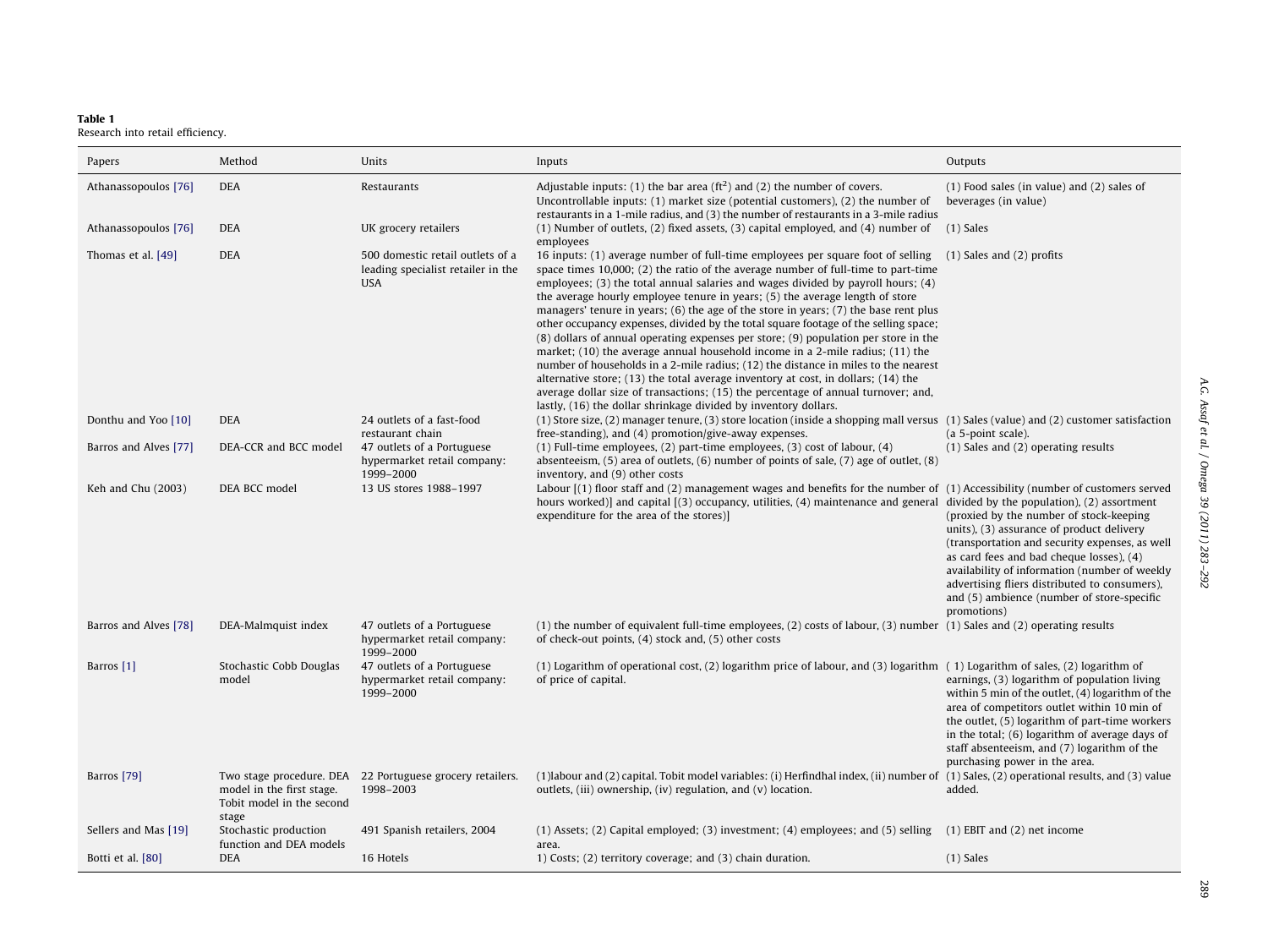<span id="page-7-0"></span>

Fig. 1. Correlation matrix of some parameters of the model.



Fig. 2. BGR statistics of some parameters of the model.

Table 2 . Posterior means and standard deviations of the model parameters.

| Parameter    | $E(* data)$ | $D(* data)$ | Monte Carlo error       |
|--------------|-------------|-------------|-------------------------|
| $\beta_0$    | $-3.3210$   | 1.1238      | 0.0016                  |
| $\beta_1$    | 2.0781      | 0.2823      | 0.0001                  |
| $\beta_2$    | 0.3087      | 0.2796      | 0.0001                  |
| $\beta_3$    | 0.1884      | 0.0027      | 0.0008                  |
| $\beta_4$    | $-0.1630$   | 0.0242      | 0.0002                  |
| $\beta_5$    | 0.3629      | 0.0457      | 0.0001                  |
| $\beta_6$    | 1.6242      | 0.1554      | 0.0002                  |
| $\beta_7$    | $-0.0112$   | 0.0052      | 0.0003                  |
| $\beta_8$    | $-0.0821$   | 0.0171      | $5.2820 \times 10^{-6}$ |
| $\beta_{9}$  | 0.0733      | 0.0170      | $5.7630 \times 10^{-6}$ |
| $\beta_{10}$ | 0.0081      | 0.0017      | $3.9920 \times 10^{-6}$ |
| $\sigma^2$   | 0.5714      | 0.08034     | $3.8290\times10^{-7}$   |

than stores that do not possess these characteristics. Finally, the coefficient of the vertical integration variable is negatively signed, indicating that this strategy did not contribute to higher cost efficiency in the Spanish retail context.

| Table 3                                                                       |  |  |  |
|-------------------------------------------------------------------------------|--|--|--|
| Posterior means and standard deviations of the inefficiency model parameters. |  |  |  |

| Parameter    | $E(* data)$ | $D(* data)$ | Monte Carlo error |
|--------------|-------------|-------------|-------------------|
| $\gamma_{1}$ | $-0.2280$   | 0.0130      | 0.0125            |
| $\gamma_{2}$ | 0.6709      | 0.1823      | 0.0150            |
| $\gamma_3$   | 0.3619      | 0.1154      | 0.0009            |
| $\gamma_4$   | 0.1495      | 0.0250      | 0.0082            |

Note: We have also checked the sensitivity of the inefficiency model parameters subject to different values of  $r^*$ . We found little variations in the values of the posterior mean parameters, and the signs of the parameters also remained consistent.

The results may be also used as external benchmarking. The process of benchmarking requires measuring the difference between the current performance level of an organization and the best possible practice. In this sense, efficiency analysis is a useful tool that can be used to identify the best possible practices that are adopted by the most efficient retailers. Equally important for managers is also the identification of factors that drive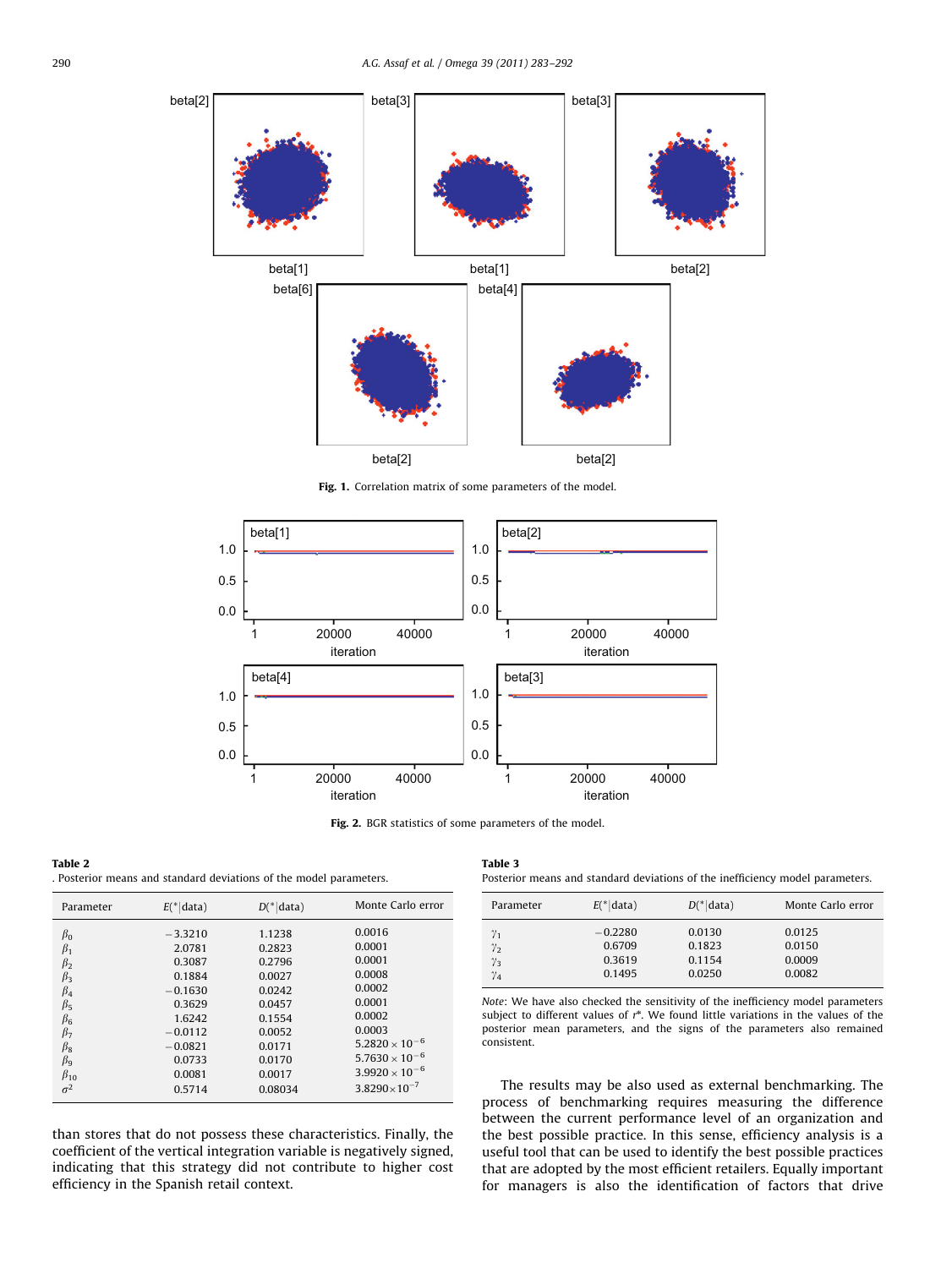#### <span id="page-8-0"></span>Table 4

Posterior means of cost efficiency based on retail characteristics.

| Retail characteristics                         | Average efficiency | St. dev |
|------------------------------------------------|--------------------|---------|
| Supermarkets with vertical integration         | 0.6083             | 0.0120  |
| Supermarkets with no vertical integration      | 0.6584             | 0.0200  |
| Supermarkets following low price strategy      | 0.6940             | 0.0180  |
| Supermarkets not following low price strategy  | 0.6114             | 0.0210  |
| Supermarkets with long years in business       | 0.6697             | 0.0150  |
| Supermarkets with short years in business      | 0.6393             | 0.0220  |
| Supermarkets with outlets in various provinces | 0.6691             | 0.1832  |
| Supermarkets with outlets in one province      | 0.6444             | 0.2132  |

efficiency improvement. To our knowledge, this paper is the first step towards identifying the determinants of cost efficiency in the supermarket retail industry. Given the fact that supermarkets develop their activities in a very competitive environment and consumers are more demanding than ever, supermarket managers must be aware of the importance of analyzing their own efficiency, as well as how to improve it.

Actually, as the study identifies the determinants of efficiency, the results could be also of particular importance in formulating performance improvement strategies. Currently, much of the existing research analyzes efficiency at the macro (aggregate) level. Although this could be important for policy makers, it is less useful for managers who are mainly interested in the store-level performance. As the level of analysis of our research is at the micro (firm) level, the findings should provide useful implications to managers. In fact, service managers require precise measures of performance in order to draw correct conclusions about the strategies they need to outperform their competitors [\[64,65\].](#page-9-0) Essentially, our research aims to extend the theoretical and empirical understanding of retailing efficiency, and also provide practical implications for managers.

The generalization of our findings to the entire sector must however be done with due care, since only one of the players in the distribution channel has been analyzed, i.e. the supermarket chains. It is also worth noting that possible supply and demand restrictions derived from the scope of retail activity as a service activity have not been considered. Further, it would be possible to include other relevant variables in the production process, such as the degree of technological development of the companies themselves, as efficiency drivers. Although this paper considers several variables affecting efficiency, we should take into account that these variables are not the only drivers of efficiency.

Future research can extend the results of this study by comparing the performance of retailers across various industries (department stores, fast-food restaurants, banks, etc.). It is also possible to provide further validation to the hypotheses tested in this study by replicating the model to other countries. Depending on the data availability, it is also possible to test the impact of other retails store characteristics on efficiency. For managerial purposes, it might be also useful to conduct some detailed case analysis on inefficient and efficient stores in order to identify other best practices that can help improve the performance of low performing stores.

#### References

- [1] Barros CP. Efficiency in hypermarket retailing: a stochastic frontier model. International Review of Retail, Distribution and Consumer Services 2005;15(2):171–89.
- [2] Ratchford BT. Has productivity of retail food stores really declined?Journal of Retailing 2003;79(3):171–82.
- [3] Keh HT, Chu S. Retail productivity and scale economies at firm level: a DEA approach. Omega 2003;31(2):75–82.
- [4] Teo T, Wong P. An empirical study of the performance impact of computerization in the retail industry. Omega 1998;26(5):611–21.
- [5] Odeck J. Statistical precision of DEA and Malmquist indices: a bootstrap application to Norwegian grain producers. Omega 2009;37(5):1007–17.
- [6] Wu J, Liang L, Chen Y. DEA game cross-efficiency approach to Olympic rankings. Omega 2009;37(4):909–18.
- [7] Avkiran N, Morita M. Benchmarking firm performance from a multiple-stakeholder perspective with an application to Chinese banking. Omega 2010;38(6):501–8.
- [8] Tsionas EG, Papadakis ENA. Bayesian approach to statistical inference in stochastic DEA. Omega 2010;38(5):309–14.
- [9] Cook W, Liang L, Zhu J. Measuring performance of two-stage network structures by DEA: a review and future perspective. Omega 2010;38(6):423–30.
- [10] Donthu Naveen, Yoo Boonghee. Retail productivity assessment using data envelopment analysis. Journal of Retailing 1998;74(1):89–105.
- [11] Sellers R, Mas F. Technical efficiency in the retail food industry: the influence of inventory investment, wage levels, and age of the firm. European Journal of Marketing 2009;43(5/6):652–69.
- [12] Esteban Ana, Matea M de los Llanos. Transformaciones estructurales, precios y márgenes en el sector de distribución al por menor de alimentos [Structural transformations, price and margins in grocery retailing]. Economic Bulletin Bank of Spain 2003.
- [13] Casares J, Martín V. Evolución de la distribución comercial y de los hábitos de compra: del dualismo al polimorfismo [Distribution evolution and purchase habits]. Información Comercial Española 2003;811:323-811.
- [14] Cruz-Roche Ignacio, Rebollo Alfonso, Yagüe M Jesús. Concentración y competencia en los canales de distribucio´n alimenticios [Concentration and competition in grocery retailing]. Papeles de Economía Española 2003;96:112–33.
- [15] Rebollo A. Concentración en el sector de distribución comercial en España [Concentration in Spanish grocery retailing]. Distribución y Consumo 1999;47: 29–43.
- [16] Giménez ML, Pérez JA, Sánchez M. Intensificación de la competencia intertipo entre supermercados e hipermercados [Increasing intertype competition among supermarkets and hypermarkets]. Distribución y Consumo 2002;64:5-17.
- [17] Betancourt RR, Gautschi DA. Distribution services and economic power in a channel. Journal of Retailing 1998;74(1):37–60.
- [18] Sellers R, Mas F. An empirical analysis of productivity growth in grocery retailing: evidence from Spain. International Journal of Services Industry Management 2007;18(1):52–69.
- [19] Sellers R, Mas F. Different approaches to the evaluation of performance in retailing. International Review of Retail, Distribution and Consumer Research 2007;17(5):503–52.
- [20] Betancourt Roger R, Malanoski Margaret. An estimable model of supermarket behaviour: prices, distribution services and some effects of competition. Empirica 1999;26(1):55–73.
- [21] Ofer G. Return to scale in retail trade. Review of Income and Wealth 1973;19(4):363–84.
- [22] Oi W. Productivity in the distribution trades: the shopper and the economies of massed reserves. In: Griliches Z, editor. Output Measurement in the Service Sector. University of Chicago Press; 1991. p. 161–91.
- [23] Anderson JH, Betancourt RR. The distribution sector and development process: are there patterns? Yes Economic Inquiry 2002;40(2):166–76.
- [24] Koop G, Osiewalski J, Steel MFJ. Bayesian efficiency analysis through individual effects: hospital cost frontier. Journal of Econometrics 1997;76(1–2):77–105.
- [25] Marzec J, Osiewalski J. Bayesian inference on technology and cost efficiency of bank branches. Financial Markets and Institutions 2008:29–43.
- [26] Koop G, Steel MFJ, Osiewalski J. Posterior analysis of stochastic frontier models using Gibbs sampling. Computational Statistics 1995;10:353–73.
- [27] Lusch RF, Moon SY. An exploratory analysis of the correlates of labor productivity in retailing. Journal of Retailing 1984:37–6160 ( 3) 1984:37–61.
- [28] Hall M, Knapp J, Winsten C. Distribution in Great Britain and North America. London: Oxford University Press; 1961.
- [29] George KD, Ward T. Productivity growth in the retail trade. Oxford Bulletin of Economics and Statistics 1973;35(1):31–47.
- [30] Ingene CA. Labor productivity in retailing. Journal of Marketing 1982;46(4):75–90.
- [31] Good WS. Productivity in the retail grocery trade. Journal of Retailing 1984;60(3):81–97.
- [32] Van Dalen J, Koerts J, Thurik AR. The measurement of labour productivity in wholesaling. International Journal of Research in Marketing 1990;7(1):21-34.
- [33] Berger AN, Mester LJ. Inside the black box: what explains differences in the efficiencies of financial institutions?Journal of Banking and Finance 1977;21(7):895–947.
- [34] De Jorge J. Efficiency and regulation in Spanish hypermarket retail trade: a crosssection approach. International Journal of Retail & Distribution Management 2008;36(1):71–88.
- [35] Joskow P. Vertical Integration. In: Claude Menard, Shirley Mary M, editors. Handbook of New Institutional Economics. Netherlands: Springer; 2005.
- [36] Shenoy J. An examination of the efficiency, foreclosure, and collusion rationales for vertical takeovers. AFA 2009 San Francisco Meetings Paper 2008. Available at SSRN:  $\langle$  <http://ssrn.com/abstract=1089043> $\rangle$ .
- [37] Golany B, Hackman ST, Passy U . An efficiency measurement framework for multistage production Systems. Annals of Operational Research 2006;145(1):51–68.
- [38] Axelsson B, Rozemeijer F, Wynstra F. The case for change. In: Axelsson B, Rozemeijer F, Wynstra F, editors. Developing Sourcing Capabilities: Creating Strategic Change in Purchasing and Supply Management. West Sussex, UK: Wiley; 2008.